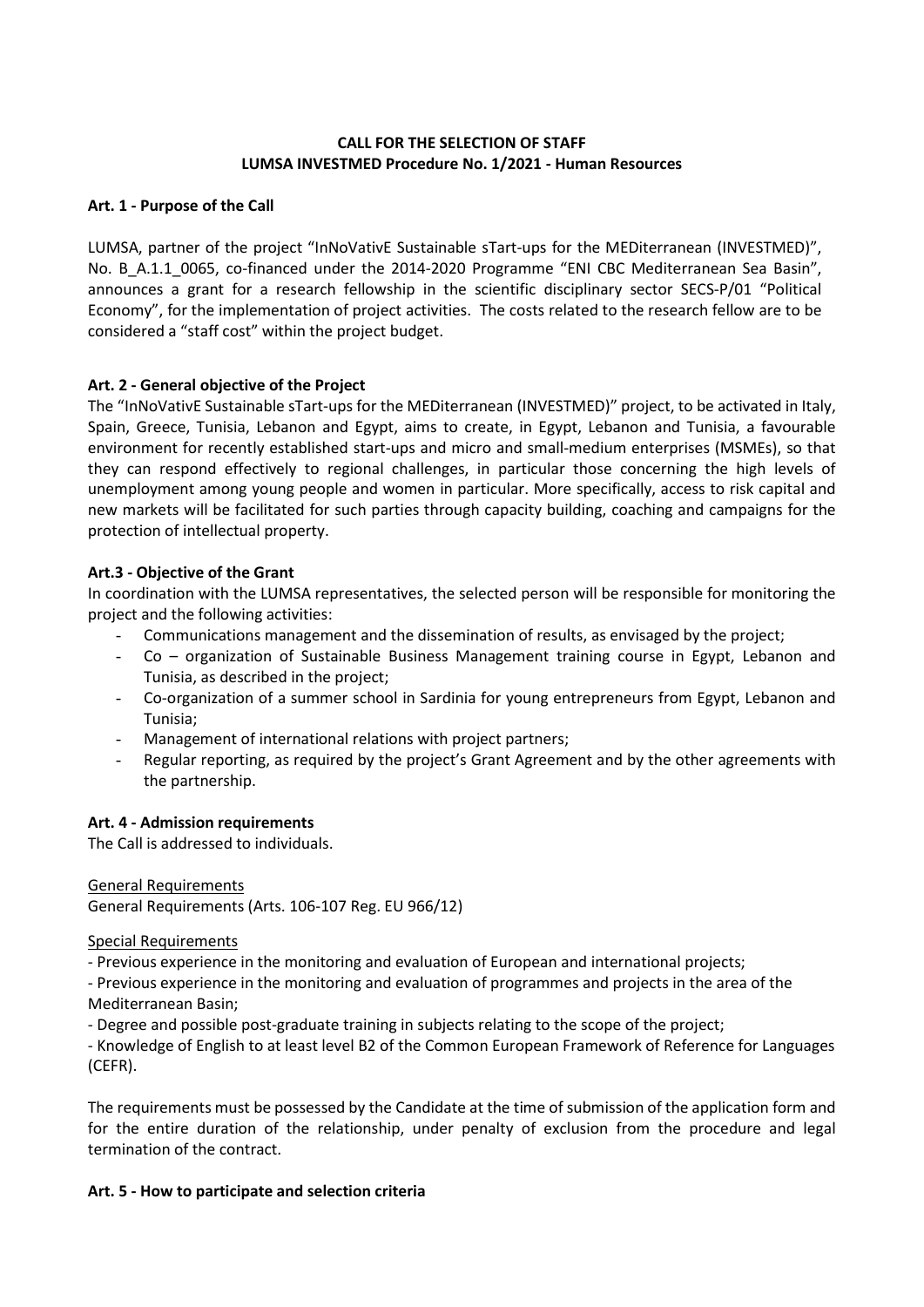The Candidate must send the application form (see Annex 1) accompanied by an identity document, a dated and signed curriculum vitae and the required annexes, by May 3st, 2021 at 24:00, exclusively by electronic means to the certified e-mail address: ricerca.lumsa@pec.it.

The subject line of the e-mail must contain the following: "Selection for the SECS-P/01 INVESTMED Project Research Fellowship"

The application must be prepared in electronic format (PDF) and holographically signed (scan of the paper document).

All candidates who have submitted their application by the deadline will be invited to an interview.

LUMSA will evaluate all applications regularly received within the established deadline on the basis of the following criteria and relative scores:

Evaluation of qualifications

| <b>Qualifications</b> | <b>Profile evaluation criteria</b>                                                                                                                                                                                                                                                                   | <b>Score</b> |
|-----------------------|------------------------------------------------------------------------------------------------------------------------------------------------------------------------------------------------------------------------------------------------------------------------------------------------------|--------------|
| Professional          | A. Previous experience gained in<br>the last 5 years in European and<br>international project activities: 4<br>points per year up to a maximum<br>of 20 (i.e. up to a maximum of 5<br>years). Experiences carried out<br>simultaneously in the same<br>periods will not be considered<br>cumulative. | $0 - 20$     |
| Cultural              | B. Evaluation of the qualification<br>held:<br>a) Three-year Bachelor's degree:<br>max.2<br>b) Master's degree, or equivalent<br>(e.g. in accordance with the<br>system prior to Italian Ministerial<br>Decree<br>509/1999<br>(Vecchio<br>Ordinamento): max. 1.5<br>c) Doctorate: max. 1.5           | $0 - 5$      |
|                       | C.<br>Post-graduate<br>specialist<br>training (Level I or II university<br>Master's) in subjects relating to<br>the scope of the project: 0.50<br>points each, up to a maximum of<br>1 point.                                                                                                        | $0 - 1$      |
| Linguistic            | D. Knowledge of English:<br>Level B2 - max. 2 points,<br>over B2 - max. 2 points                                                                                                                                                                                                                     | $0 - 4$      |
| Research project      | E. Relevance to the topic covered<br>by the research programme: max.<br>30 points                                                                                                                                                                                                                    | $0 - 30$     |